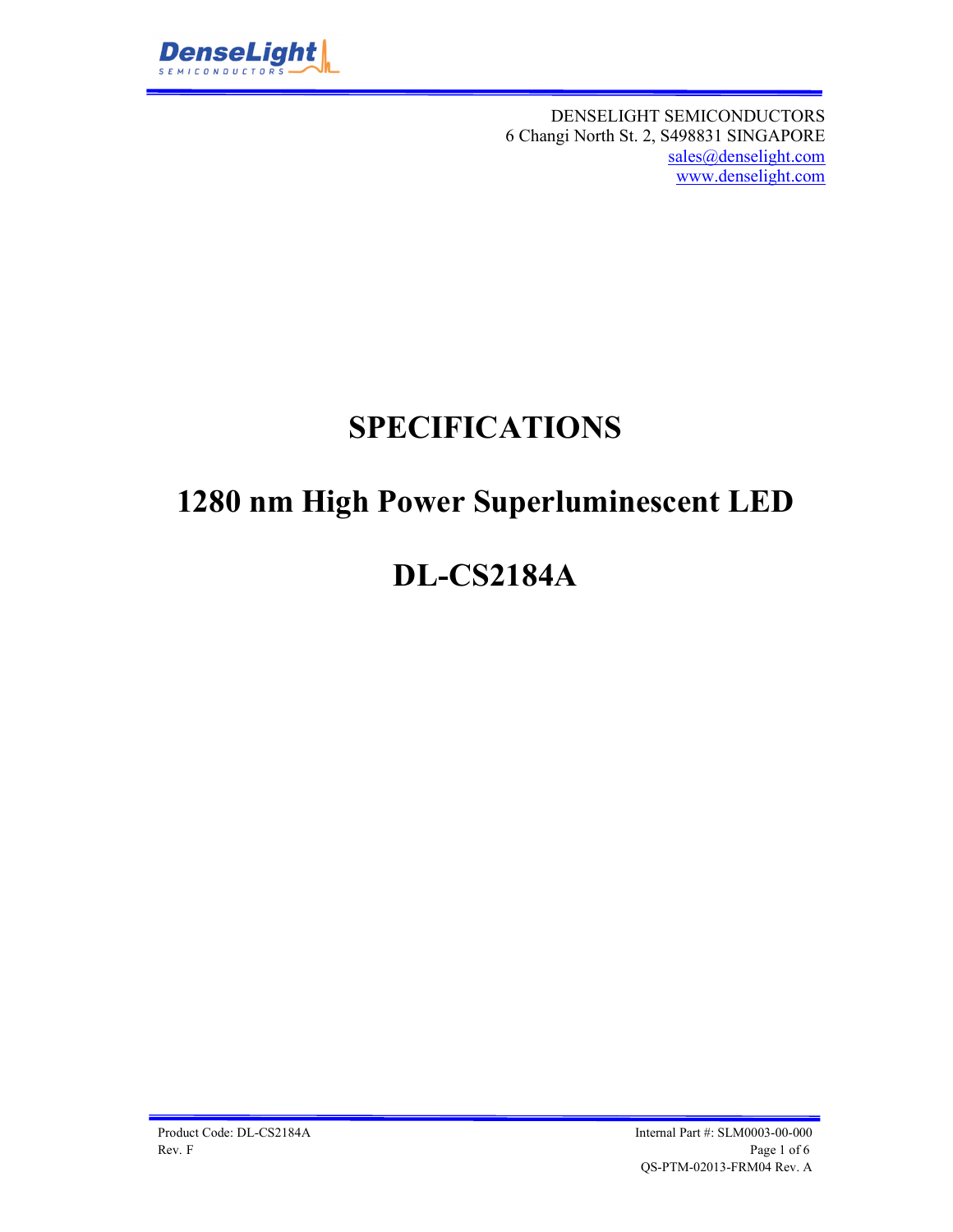## **A. PRODUCT DESCRIPTION**

The DenseLight DL-CS2184A series is a broadband SLED that operates in a true inherent superluminescent mode. This superluminescent property generates broader band at higher drive currents in contrast to other conventional SLEDs which are ASE-based, where high drive tends to give narrower band. Its low coherence reduces Rayleigh backscattering noise. Coupled with high power and large spectral width, it offsets photoreceiver noise and improves spatial resolution (in OCT) and measurand sensitivity (in sensors). The SLED is available in 14-pin BTF package. It is compliance with the requirements of Telcordia GR-468-CORE.

Enabled by DensePICTM spread spectra bandgap engineering technology, future generations of DenseLight SLEDs promise higher chip powers (up to 50mW possible), and broader spectral bands (beyond 120nm). Higher levels of integration may feature integrated SLEDs with phase modulators, optical couplers and photodetectors into a complete optical sensor chipset.

For responsive prototyping enquiries please email: info@denselight.com

### **B. FEATURES**

- Typical ex-fiber output power of 20mW
- Typical 3dB bandwidth of 40nm
- Typical spectral modulation of 0.15dB
- 14-pin BTF package
- Single mode fiber

### **C. APPLICATIONS**

- Fiber Optic Gyroscope
- Optical Test Instrument
- Fiber Optic Sensors
- Fiber Optic Communications
- Optical Coherence Tomography
- Biomedical Imaging Device
- Clinical Healing Equipment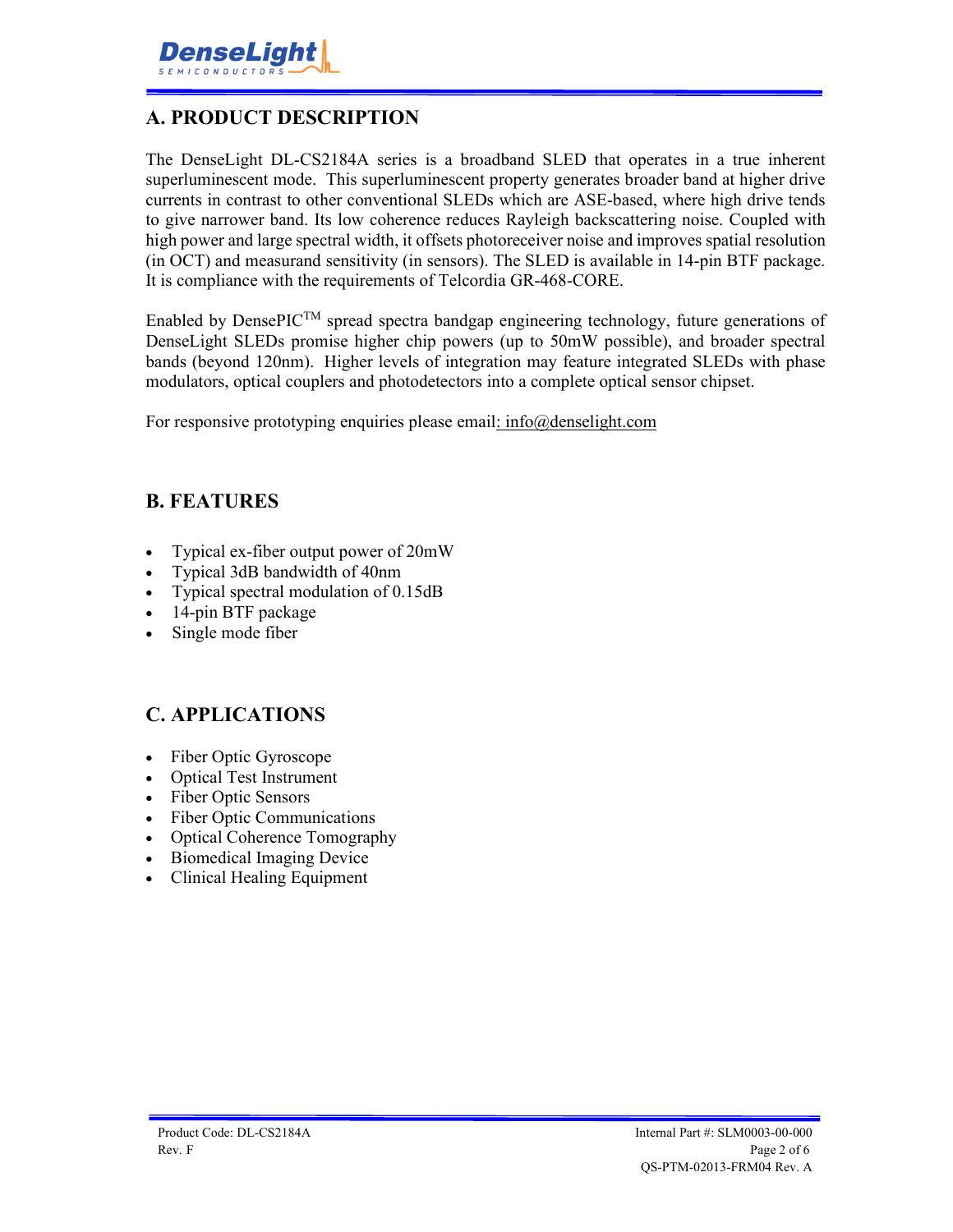

### **D. ABSOLUTE MAXIMUM RATINGS**

| <b>Parameter</b>                | <b>Symbol</b>     | Condition                | Min      | Max | Unit            |
|---------------------------------|-------------------|--------------------------|----------|-----|-----------------|
| Reverse voltage                 | $\rm V_R$         | $\overline{\phantom{a}}$ |          | 2   | V               |
| Forward current                 | If                |                          |          | 400 | mA              |
| Forward voltage                 | $\rm V_F$         | $I_{op}$                 |          | 2.5 | V               |
| Case temperature                | $\rm T_c$         | $I_{op}$                 | $-40$    | 70  | $\rm ^{\circ}C$ |
| $SLED$ temperature <sup>1</sup> | T <sub>SLED</sub> | $I_{op}$                 | $\theta$ | 70  | $\rm ^{\circ}C$ |
| Thermoelectric cooler voltage   | V <sub>TEC</sub>  |                          |          | 3.0 | V               |
| Thermoelectric cooler current   | I <sub>TEC</sub>  |                          |          | 1.8 | A               |
| Storage temperature             | $T_{\text{stg}}$  | Unbiased                 | $-40$    | 85  | $\rm ^{\circ}C$ |
| Storage humidity                |                   |                          | 5        | 85  | %RH             |
| Electro static discharge (ESD)  | V <sub>ESD</sub>  | Human body<br>model      |          | 500 | V               |
| Lead soldering temperature      | $S_{temp}$        |                          |          | 260 | $\rm ^{\circ}C$ |
| Lead soldering time             | $S_{time}$        |                          |          | 10  | sec             |

# **E. SPECIFICATIONS (TSLED = 25 C)**

| <b>Parameter</b>              | <b>Symbol</b>    | Condition         | Min                      | <b>Typ</b> | Max                      | Unit      |
|-------------------------------|------------------|-------------------|--------------------------|------------|--------------------------|-----------|
| Operating current             | $I_{op}$         |                   | $\overline{\phantom{a}}$ | -          | 350                      | mA        |
| Forward voltage               | $V_{\rm F}$      | $I_{op}$          | $\overline{\phantom{a}}$ |            | $\overline{2}$           | V         |
| Power in SMF                  | $P_{o}$          | $I_{op}$          | 18                       | 20         | $\overline{\phantom{a}}$ | mW        |
| Central wavelength            | λ                | $I_{op}$          | 1270                     | 1280       | 1290                     | nm        |
| Bandwidth                     | <b>B</b> FWHM    | $\mathbf{I}_{op}$ | 35                       | 40         | $\overline{\phantom{a}}$ | nm        |
| Spectrum modulation           | R                | $I_{op}$          | $\overline{\phantom{a}}$ | 0.15       | 0.35                     | dB        |
| Thermistor resistance         | $R_{therm}$      | $T = 25 °C$       | 9.5                      | 10         | 10.5                     | $k\Omega$ |
| Thermoelectric cooler voltage | V <sub>TEC</sub> | $I_{op}$          | $\overline{\phantom{a}}$ |            | 2.5                      | V         |
| Thermoelectric cooler current | I <sub>TEC</sub> | $I_{op}$          | $\overline{\phantom{0}}$ |            | 1.1                      | A         |

<sup>1</sup> T<sub>SLED</sub> is monitored by internal thermistor with external pin out.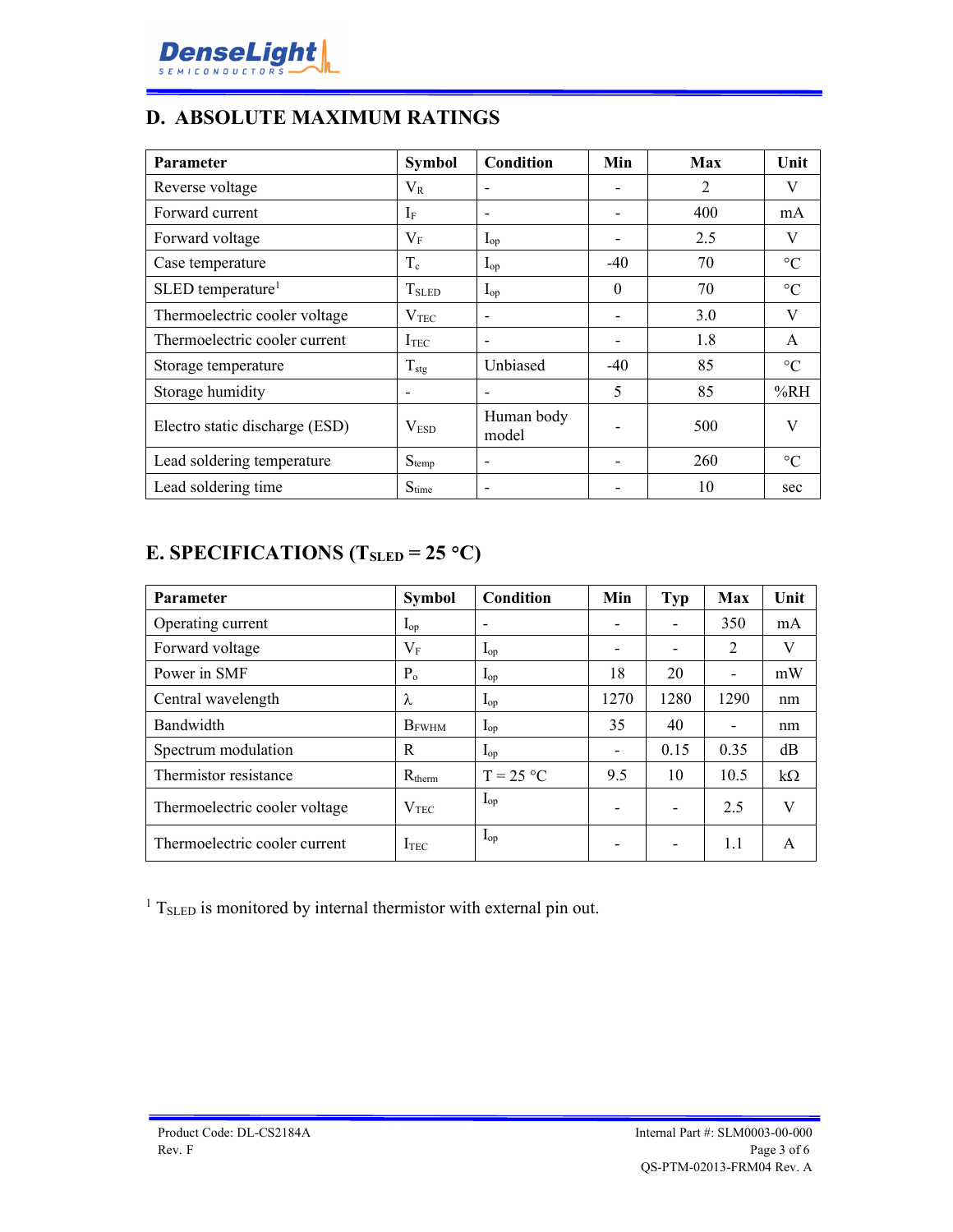

## **F. PACKAGE**

#### **BTF package**

| Part                 | <b>Description</b>     |
|----------------------|------------------------|
| Package type         | <b>BTF</b>             |
| Fiber:               | <b>SMF-28</b>          |
| <b>MFD</b>           | $9 \mu m$              |
| Cladding diameter    | $125 \mu m$            |
| Coating diameter     | $245 \mu m$            |
| Jacket               | $900 \mu m$ loose tube |
| Fiber pigtail length | lm.                    |
| Fiber bending radius | $>40$ mm               |
| Connector            | FC/APC                 |
| Dimensions           | See figure             |



| Pin Assignment |                    |  |
|----------------|--------------------|--|
| 1              | TEC+               |  |
| $\overline{a}$ | <b>THE RMISTOR</b> |  |
| 3              |                    |  |
| 4              |                    |  |
| 5              | <b>THE RMISTOR</b> |  |
| 6              |                    |  |
|                |                    |  |
| 8              |                    |  |
| 9              |                    |  |
| 10             | SLED ANODE +       |  |
| 11             | SLED CATHODE -     |  |
| 12             |                    |  |
| 13             | CASE               |  |
| 14             | TEC -              |  |

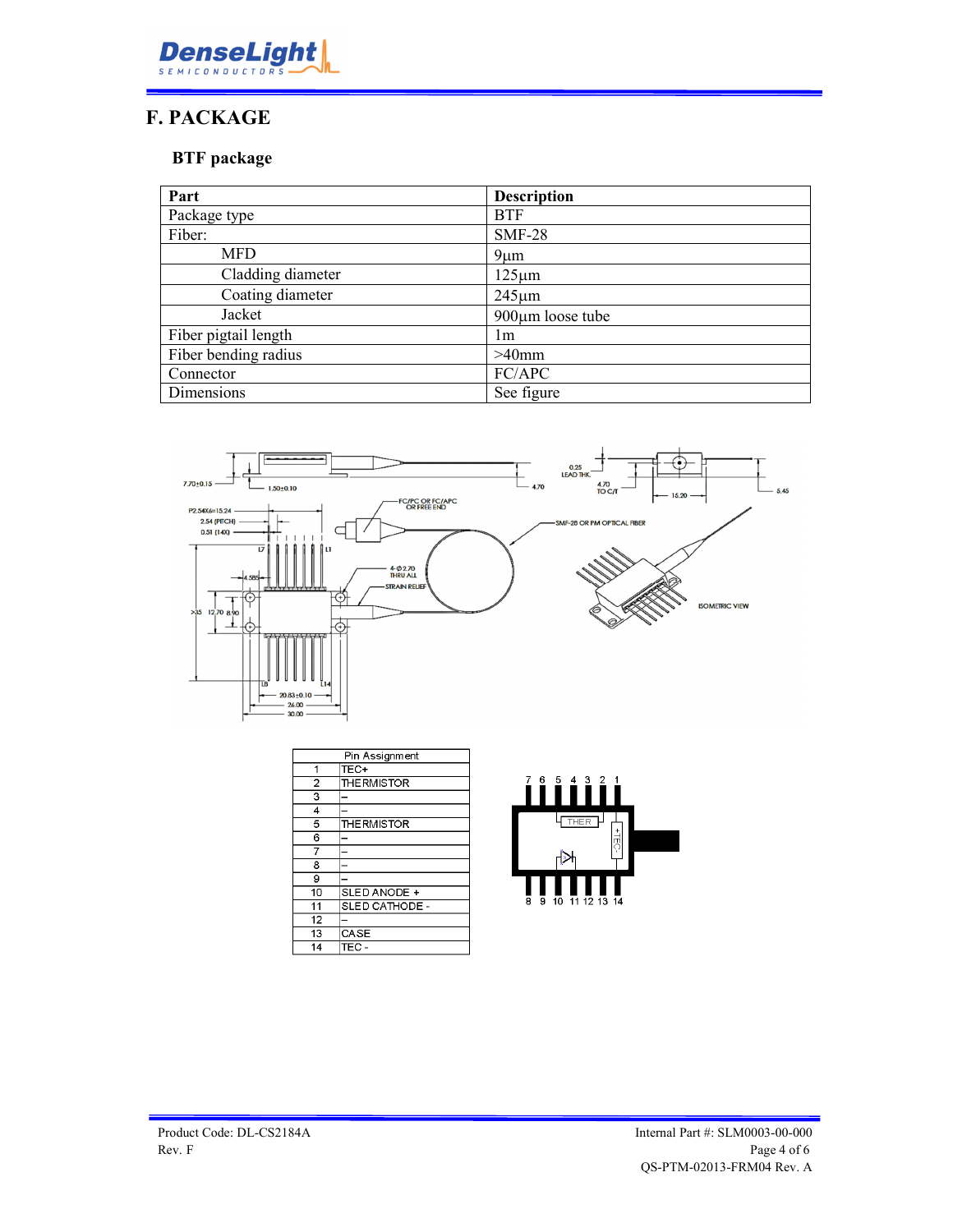

# **G. TYPICAL PERFORMANCE CHARACTERISTICS**

Operating condition:  $T_{\text{SLED}} = 25 \text{ °C}$ 





**P-I Curve**

**Spontaneous Emission Spectrum**



**I-V Curve**



**Spectrum Modulation**